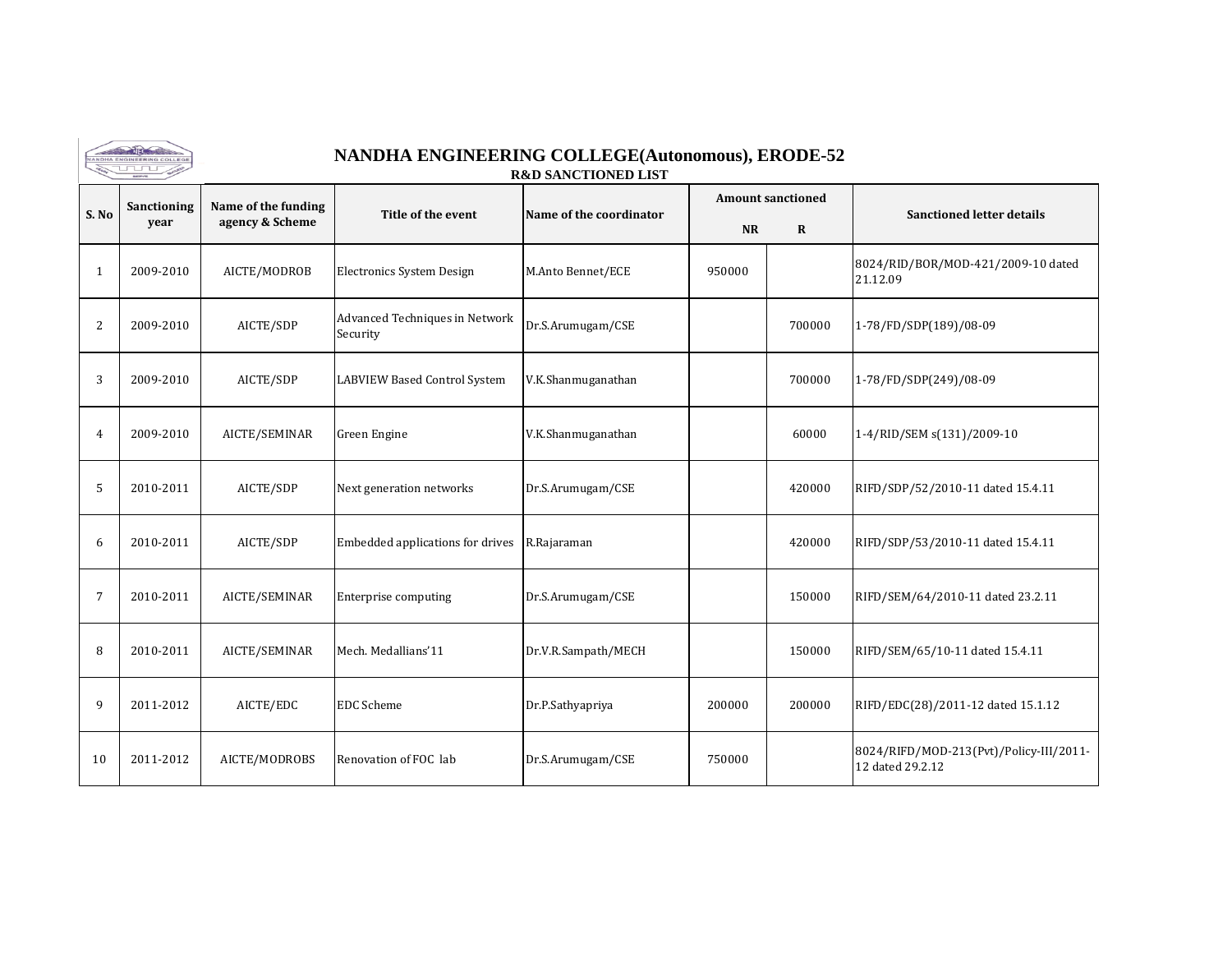| 11 | 2011-2012 | AICTE/MODROBS            | Special electrical Machines                                                                                            | R.Rajaraman                             | 800000 |                 | 8024/RIFD/MOD/21411-12 dated 14.2.12                 |
|----|-----------|--------------------------|------------------------------------------------------------------------------------------------------------------------|-----------------------------------------|--------|-----------------|------------------------------------------------------|
| 12 | 2012-2013 | AICTE/FDP                | Real time applications in<br>Embedded systems                                                                          | Dr.C.N.Marimuthu/ECE                    |        | 490000          | RIFD/FDP/P(1)-75/2012-13 dated 12-12-<br>2012        |
| 13 | 2013-2014 | AICTE/SEMINAR            | Bio-Degradable materials                                                                                               | Dr.P.Jayanthi/EEE                       |        | 200000          | 7-57/ RIFD/SEM/policy-1 /2013-14 dated<br>25-07.2013 |
| 14 | 2013-2014 | CSIR/seminar             | Recent trends in Nano technology<br>and its applications to Energy<br>sector                                           | Dr.S.Ravi/EEE                           |        | 30000           | SYM/8228/13-HRD dated 27-08-2013                     |
| 15 | 2013-2014 | CSIR/Workshop            | Recent Trends in SolarElectric<br><b>Conversion Systems</b>                                                            | Dr.S.Ravi/EEE                           |        | 30000           | SYM/7876/12-HRD dated 28-02-2013                     |
| 16 | 2014-2015 | CSIR/seminar             | Recent trends in production and<br>effective utilization techniques of Dr.A.Satheesh/EEE<br>Bio-fuels in Energy sector |                                         |        | 30000           | SYM/8493/13-HRD dated 27-01-2014                     |
| 17 | 2014-2015 | DST-SERB/workshop        | Challenges in Bio - compatibility<br>of implantable materials and<br>mechanical behavior.                              | Dr.M.Easwaramoorthi/MECH                |        | 30000           | SB/SS/370/14-15 DATED 02-07-2014                     |
| 18 | 2014-2015 | <b>DST-NIMAT PROJECT</b> | Entrepreneurship awareness<br>camps (EAC)                                                                              | J Mageswaran/MBA                        |        | 20000           | EDI/DST-NIMAT/13-14/119 DATED 14-07-<br>2014         |
| 19 | 2014-2015 | <b>AU-FDP</b>            | EE 2353 High Voltage Engineering                                                                                       | Dr.A.Satheash &<br>P.Krishnaganthi/EEE  |        | Self supporting | 19/CFD/WINTER/FDTP/Category-III/ 2014-<br>76 (FDP)   |
| 20 | 2014-2015 | <b>MNRE-SEMINAR</b>      | National seminar on 'Smart grid<br>and Distributed power generation"                                                   | Dr.A.Satheash & C.Gokul/EEE             |        | 79000           | IFD/2259/201-2015 Dated 11/03/2015                   |
| 21 | 2015-2016 | <b>IETE</b>              | National conference on<br>'NCACIS'15"                                                                                  | Dr.C.N.Marimuthu & R.<br>Murugasamy/ECE |        | 5000            | <b>IETE SALEM SUB CENTRE</b>                         |
| 22 | 2015-2016 | <b>DEITY</b>             | IP Awareness Workshop                                                                                                  | Dr.N.Shanthi/CSE                        |        | 200000          | DEITY/IPR/10(73)/2015 Dated 15/02/2016               |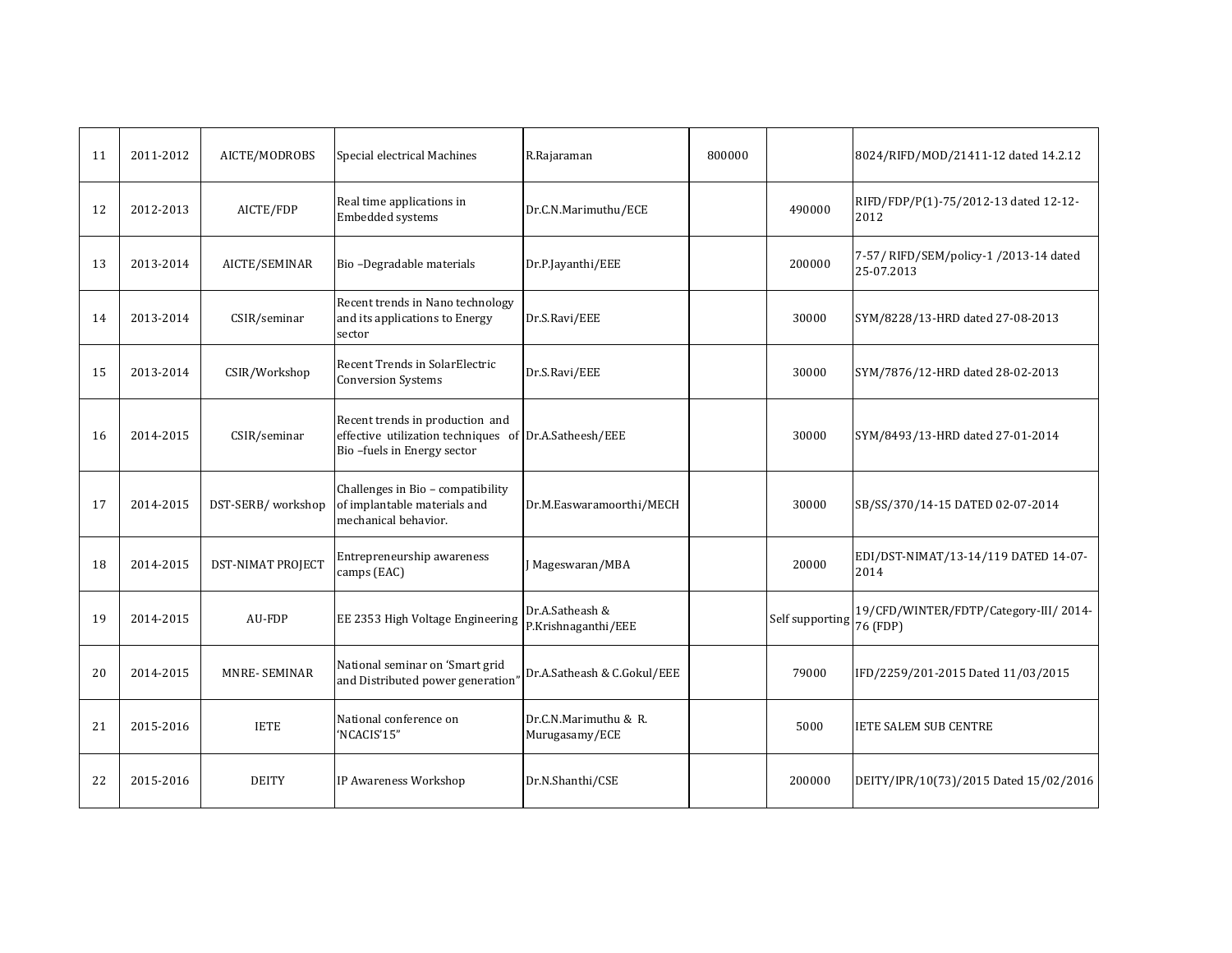| 23 | 2015-2016 | <b>ISTE</b>                         | One day National Seminar on<br>"Latest phase change materials for<br>solar energy production"            | Dr.M.Eswaramoorthy/MECH             | 10000  | <b>ISTE</b>                        |
|----|-----------|-------------------------------------|----------------------------------------------------------------------------------------------------------|-------------------------------------|--------|------------------------------------|
| 24 | 2015-2016 | <b>IETE</b>                         | National Conference on Advanced<br>Computational Intelligence System                                     | Dr.C.N.Marimuthu/ECE                | 5000   | <b>IETE-Erode Center</b>           |
| 25 | 2015-2016 | <b>ISRO</b>                         | Seminar on "GIS solutions for<br>highway traffic management".                                            | Dr.E.K.Mohanraj/CIVIL               | 40000  | ISRO/RES/C-S/2015-16Dated 24/03/16 |
| 26 | 2015-2016 | <b>INSA</b>                         | Research perspectives on power<br>quality monitoring and mitigation<br>in future smart grids.            | Dr.A.Satheesh &<br>Mr.Jayakumar/EEE | 30000  | SP/C-18/2016-17 Dated 04/04/16     |
| 27 | 2015-2016 | DeitY/NCW                           | Legal awareness programme<br>about women related laws                                                    | Dr.N.santhi/CSE                     | 50000  | NCW/1202112006232/LAP2015-16/95    |
| 28 | 2015-2016 | <b>EDI</b>                          | <b>Entrepreneurship Awareness</b><br>Camp(EAC)                                                           | Prof.N.Devarajan/MBA                | 40000  | EDI/DST-NIMAT/16-17/195            |
| 29 | 2016-2017 | <b>DST-SERB</b>                     | Global Perspectives of Data<br>Science with open source software Dr.N.Shanthi/CSE<br>tools: R and Python |                                     | 100000 | SB/SS/238/16-17 Dated 21/07/2016   |
| 30 | 2016-2017 | <b>DST-SERB</b>                     | Recent trends and challenges in<br>power electronic converters for<br>smart grid interface of renewable  | T.Jayakumar/EEE                     | 100000 | SB/SS/935/16-17 Dated 17/10/2017   |
| 31 | 2016-2017 | <b>ISRO</b>                         | 4 Ps of Flood using Remote<br>Sensing & GIS                                                              | Dr.E.K.Mohanraj/CIVIL               | 30000  | DOS/PAO/GIA/2016-2017/191/891      |
| 32 | 2016-2017 | National Human Rights<br>Commission | Human Rights for Students                                                                                | Dr.N.Shanthi/CSE                    | 50000  | 23011/125/2016-2017/Trg            |
| 33 | 2016-2017 | <b>EDI</b>                          | <b>Entrepreneurship Awareness</b><br>Camp(EAC)                                                           | Prof.N.Devarajan/MBA                | 40000  | EDI/DST-NIMAT/16-17/RLS-1/204      |
| 34 | 2016-2017 | <b>IETE</b>                         | ICRIETM'17                                                                                               | Dr.C.N.Marimuthu/ECE                | 5000   | Dated 25.03.2017                   |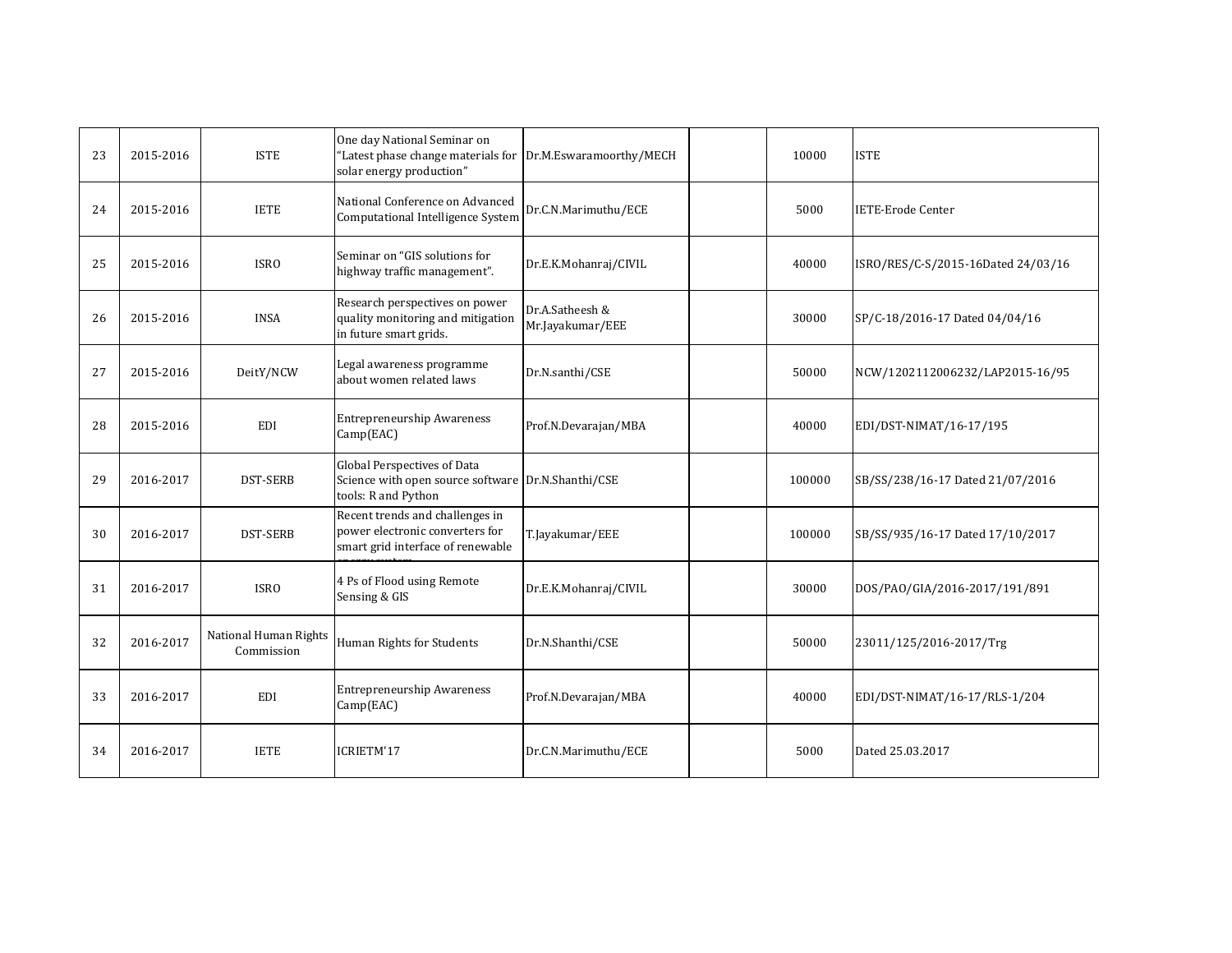| 35 | 2016-2017 | <b>NABARD</b>                       | Innovative Approach on the use of<br>ICT's for Sustainable Agriculture<br>and Rural Development    | Dr.N.Santhi/CSE                                          |         | 8000   | NB.TN.DEAR/Sansction<br>Letter/Seminar/2016     |
|----|-----------|-------------------------------------|----------------------------------------------------------------------------------------------------|----------------------------------------------------------|---------|--------|-------------------------------------------------|
| 36 | 2016-2017 | <b>ISTE</b>                         | Solar Thermal cooling System                                                                       | Dr.Eswaramoorthi/MECH                                    |         | 5000   | Dated 20.08.2016                                |
| 37 | 2017-2018 | <b>TNSCST</b>                       | Benefits of Naural fertilizer in<br>Agriculture                                                    | Dr.M.Chandrasekaran/S&H                                  |         | 15000  | TNSCST/POP.SCI/AR/02/2017-2018/2565             |
| 38 | 2017-2018 | <b>ICMR</b>                         | Sociteal Awareness Program on<br>Cardio Vascular Disease -<br>Symptoms & Remedial Features         | Dr.C.N.Marimuthu/ECE                                     |         | 30000  | ICMR No.7/454/17-Seminars(HRD)                  |
| 39 | 2017-2018 | AICTE-FDP                           | Deep Learning and its Applications<br>in Machine Vision and Robotics                               | Dr.N.Santhi/CSE                                          |         | 620000 | AICTE F.No.6-96/RIFD/FDP/Policy-1/2016-<br>17   |
| 40 | 2017-2018 | AICTE-RPS                           | Designa and Development of<br>Proton Exchange Memberane Fuel<br>Cell with Novel Cathode flow Field | Dr.N.Rengarajan/ECE                                      | 2100000 |        | 370588 File No.8-33/RIFD/RPS/Policy-1/2016-2017 |
| 41 | 2017-2018 | <b>CSIR</b>                         | Applications of Artificial<br>intelegence for capmpacting cyper<br>crimes                          | Dr S.Arumugam<br>Mrs Maheswari/CSE                       |         | 30000  | SYM/9262/17-HRD<br>dated 23/6/2017              |
| 42 | 2017-2018 | AICTE-PMKVY                         | Led Light Repair technician                                                                        | Dr.C.N.Marimuthu<br>R.Murugasami<br>N.Manikandaprabu/ECE |         | 364500 | AICTE-PMKVY TI/2017-2018                        |
| 43 | 2017-2018 | AICTE-PMKVY                         | Plumber General                                                                                    | Dr.E.K.Mohanraj<br>P.Karthika<br>P.Shankar/CIVIL         |         | 364500 | AICTE-PMKVY TI/2017-2018                        |
| 44 | 2017-2018 | AICTE-PMKVY                         | Mason General                                                                                      | K.Selvi<br>P.Karthika<br>G.Amirthagadeshearan/CIVIL      |         | 405000 | AICTE-PMKVY TI/2017-2018                        |
| 45 | 2017-2018 | National Human Rights<br>Commission | Training programme on Human<br><b>Rights for Students</b>                                          | Mr.N .Devaraj<br>Mrs D.Shanthi/MBA                       |         | 50000  | F.NO.23011/107/2017-2018, Dated 02-11-<br>2017  |
| 46 | 2017-2018 | <b>ICMR</b>                         | Technological Evolution in senso<br><b>Equipment for Medical Appliation</b>                        | Dr.K.Ramesh<br>Mr.Mohammed Imran/IT                      |         | 40000  | No:7/930/17-Seminars(HRD)                       |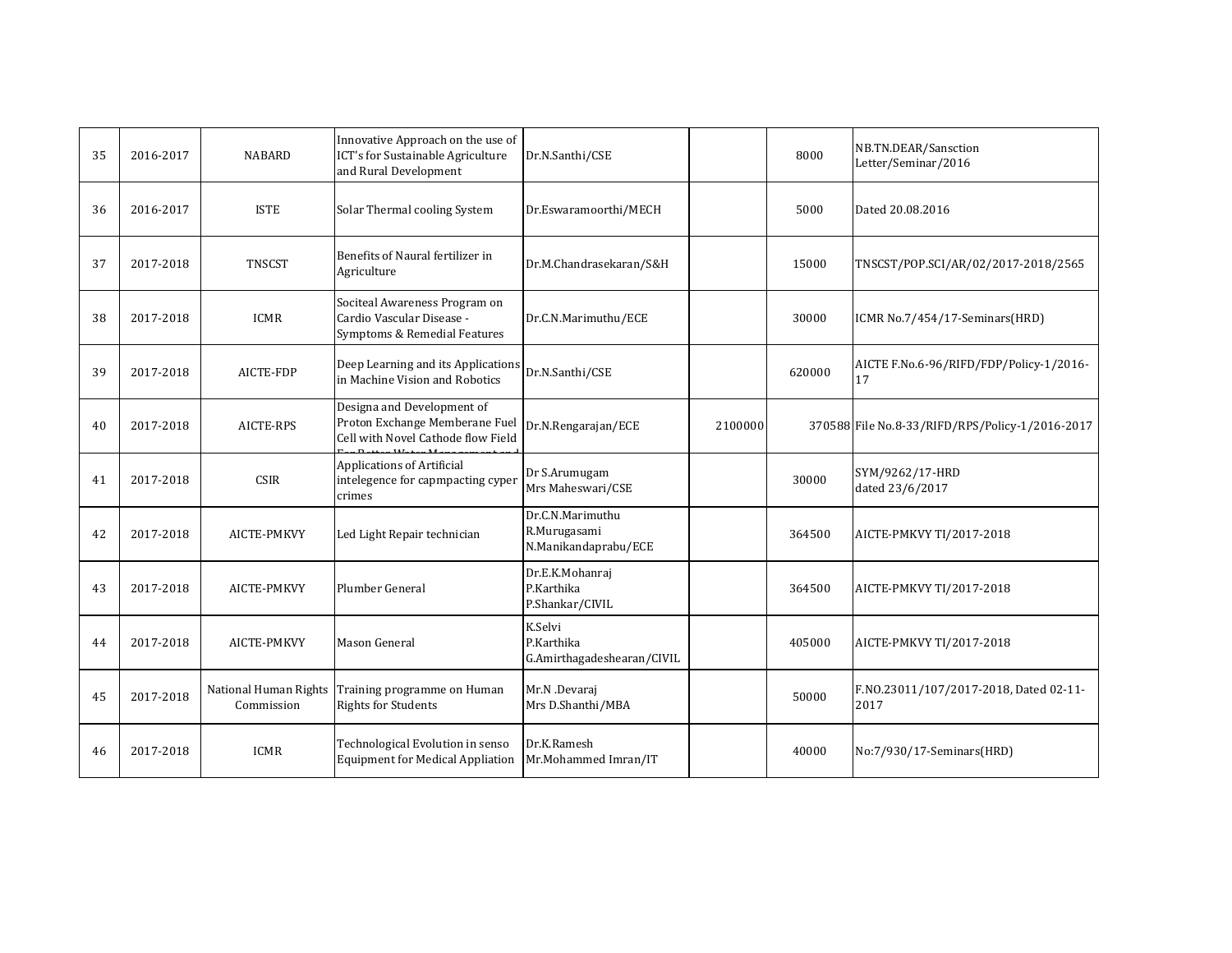| 47 | 2017-2018 | <b>National Commission</b><br>for Women | Challenges and Psychological<br>Aspects of Women left Behind<br>Farmers Suicide   | Dr.M.Eswaramoorthy/MECH                                  | 128000 | 16(159)/2017-2018/NCW(SCW)                      |
|----|-----------|-----------------------------------------|-----------------------------------------------------------------------------------|----------------------------------------------------------|--------|-------------------------------------------------|
| 48 | 2017-18   | <b>TNSCST</b>                           | Government                                                                        | R Pradheepa                                              | 10000  | TNSCST/SPS/AR/2017-18 Dated: 27-01-<br>2018     |
| 49 | 2017-18   | <b>TNSCST</b>                           | Government                                                                        | G Prabhakaran                                            | 10000  | TNSCST/SPS/AR/2017-18 Dated: 27-01-<br>2018     |
| 50 | 2017-18   | <b>TNSCST</b>                           | Government                                                                        | S.Jagadeeshan                                            | 10000  | TNSCST/SPS/AR/2017-18 Dated: 27-01-<br>2018     |
| 51 | 2017-18   | <b>TNSCST</b>                           | Government                                                                        | Dr M Eswaramoorthi                                       | 8600   | TNSCST/SPS/AR/2017-18 Dated: 27-01-<br>2018     |
| 52 | 2017-2018 | National Commission<br>for Women        | Nation Wide Competetion to<br>create awareness about the legal<br>rights of women | Dr.M.Eswaramoorthy<br>Ms.V.Subhashini/MECH               | 24938  | F.No.09 (2017-18) /NCW/NEC Dated 31-08-<br>2017 |
| 53 | 2018-2019 | National Human Rights<br>Commission     | <b>Training Programme</b><br>on Human Rights<br>for Students                      | Mr.N.Devaraj<br>Mrs. D.Shanthi                           | 50000  | F.No.23011/107-2018, Dated 02-11-2017           |
| 54 | 2018-2019 | <b>CSIR</b>                             | Awareness Programme on E-<br>Waste handling and recycling<br>techniques           | Mr.Ramraj/EEE                                            | 20000  | SYM/9698/18-HRD,<br>Dated; 13-07-2018.          |
| 55 | 2018-2019 | <b>EDI</b>                              | <b>Entrepreneurship Awareness</b><br>Camp(EAC)                                    | Dr.B.Girimurugan/MBA                                     | 40000  | EDI/DST-NIMAT/18-19/353                         |
| 56 | 2018-2019 | <b>IETE</b>                             | ICRIETM'18                                                                        | Dr.C.N.Marimuthu/ECE<br>Dr.M.Eswaramoorthy/<br>Mech      | 5000   | AICTE-PMKVY TI/2018-2019                        |
| 57 | 2018-2019 | <b>AICTE-PMKVY TI</b>                   | Solar Panel Installation Technician                                               | Dr.C.N.Marimuthu<br>R.Murugasami<br>N.Manikandaprabu/ECE | 255000 | AICTE-PMKVY TI/2018-2019                        |
| 58 | 2018-2019 | AICTE-PMKVY TI                          | <b>CCTV</b> Installation Technician                                               | Dr.C.N.Marimuthu<br>R.Murugasami<br>N.Manikandaprabu/ECE | 382500 | AICTE-PMKVY TI/2018-2019                        |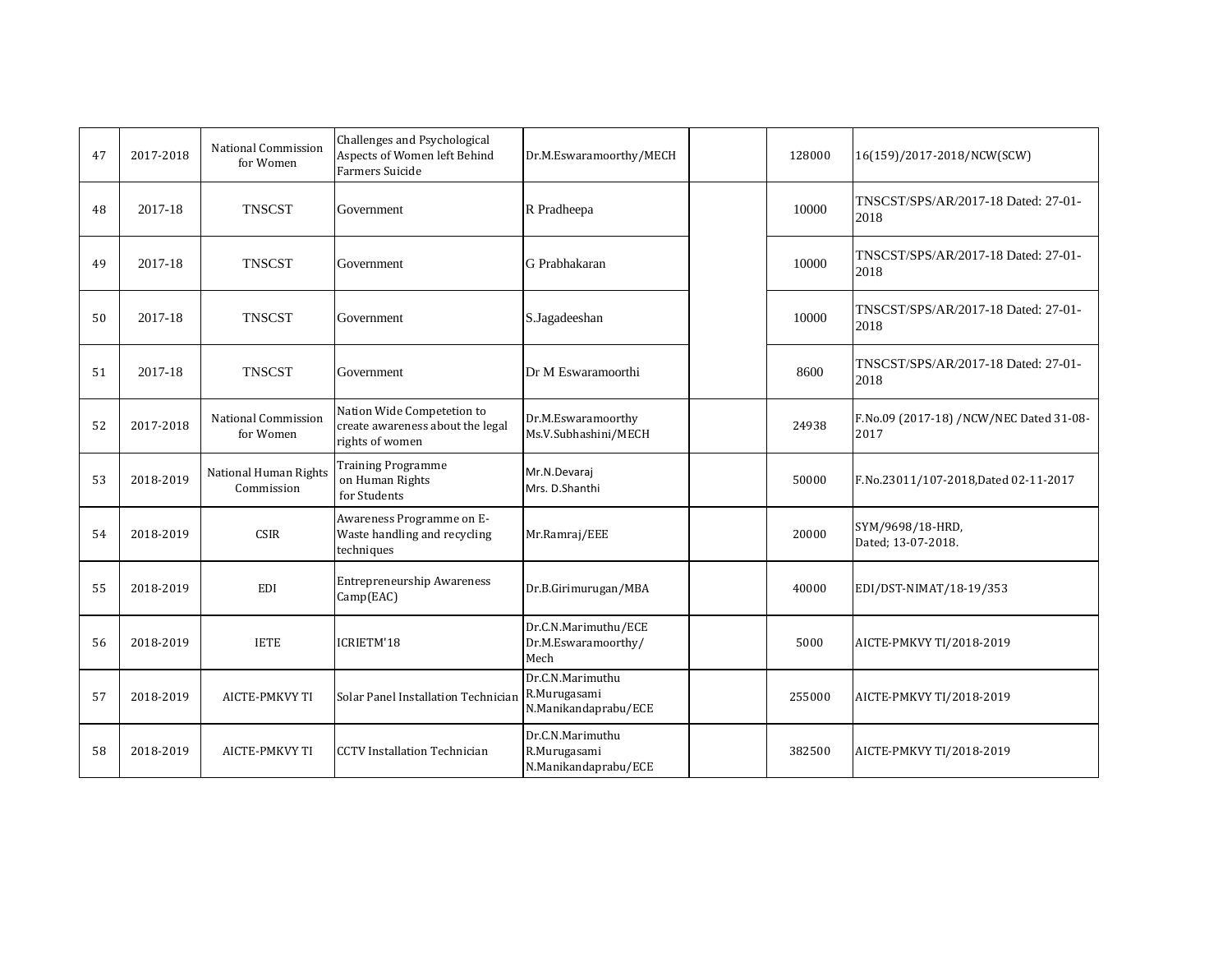| 59 | 2018-2019 | <b>AICTE-PMKVY TI</b> | Draughtsman-<br>Mechanical                                                                           | Dr.M.Eswaramoorthy    | 216750 | AICTE-PMKVY TI/2018-2019                                             |
|----|-----------|-----------------------|------------------------------------------------------------------------------------------------------|-----------------------|--------|----------------------------------------------------------------------|
| 60 | 2018-2019 | AICTE-PMKVY TI        | <b>CNC</b> Operator                                                                                  | Dr.M.Eswaramoorthy    | 153000 | AICTE-PMKVY TI/2018-2019                                             |
| 61 | 2018-2019 | <b>CSIR</b>           | Water Borne Diseases- Causes &<br>its Prevention                                                     | Dr.E.K.Mohanraj       | 15000  | SYM/9792/18-HRD,<br>Dated; 19-09-2018.                               |
| 62 | 2018-2019 | <b>CSIR</b>           | Challenges issue & Possible<br>S0lutions in Futur Smart Grid<br>Integration of Renewal Energy        | Mr.Jayakumar          | 30000  | SYM/9954/18-HRD,<br>Dated; 04-12-2018.                               |
| 63 | 2018-2019 | <b>ISRO</b>           | Recent Developments in Smart<br>Forming based on Internet of<br>Things and Robotics                  | Dr S.Kavitha          | 40000  | DS-2B-13012(1)/9/2019-Sec.II                                         |
| 64 | 2018-2019 | AICTE-STTP            | STTP-Professional Development of<br>Educators in Teaching Pedagogy -<br>A Learning & Research Design | Dr.C.N.Marimuthu/ECE  | 288000 | F.No.34-56/147/RIFD/STTP/Policy-1/2017-<br>2018.<br>Dated:04.01.2019 |
| 65 | 2018-2019 | AICTE-STTP            | STTP-An Integrated Aprroach of<br>Engineers towards: Water, Food,<br>Energy and Climate nexus in     | Dr.E.K.Mohanraj/Civil | 280000 | F.No.34-56/145/RIFD/STTP/Policy-1/2017-<br>2018.<br>Dated:04.01.2019 |
| 66 | 2018-2019 | AICTE-STTP            | STTP-Wireless Sensor networks:<br>application towards Secured<br>Automation with IoT                 | Dr.C.Siva/IT          | 221000 | F.No.34-56/91/RIFD/STTP/Policy-1/2017-<br>2018.<br>Dated:04.01.2019  |
| 67 | 2018-2019 | <b>AICTE-FDP</b>      | FDP-Fostering Morals, Values,<br>Ethics and Character Building in<br><b>Technical Education</b>      | Dr.V.Manimegalai/MBA  | 463000 | F.No.34-55/15/RIFD/STTP/Policy-1/2017-<br>2018.<br>Dated:09.01.2019  |
| 68 | 2018-2019 | AICTE-GOC             | <b>Grant for Organizing Conference</b>                                                               | Dr.S.Arumugam/CSE     | 500000 | F.No.67-96/RIFD/FDP/Policy-1/2017-2018,<br>Dated:26.02.2019          |
| 69 | 2018-19   | <b>TNSCST</b>         | <b>Student Project</b>                                                                               | G Prabhakaran         | 7500   | TNSCST/SPS/AR/2018-19 Dated: 18-02-<br>2019                          |
| 70 | 2018-19   | <b>TNSCST</b>         | <b>Student Project</b>                                                                               | B Velliyangiri        | 7500   | TNSCST/SPS/AR/2018-19 Dated: 18-02-<br>2019                          |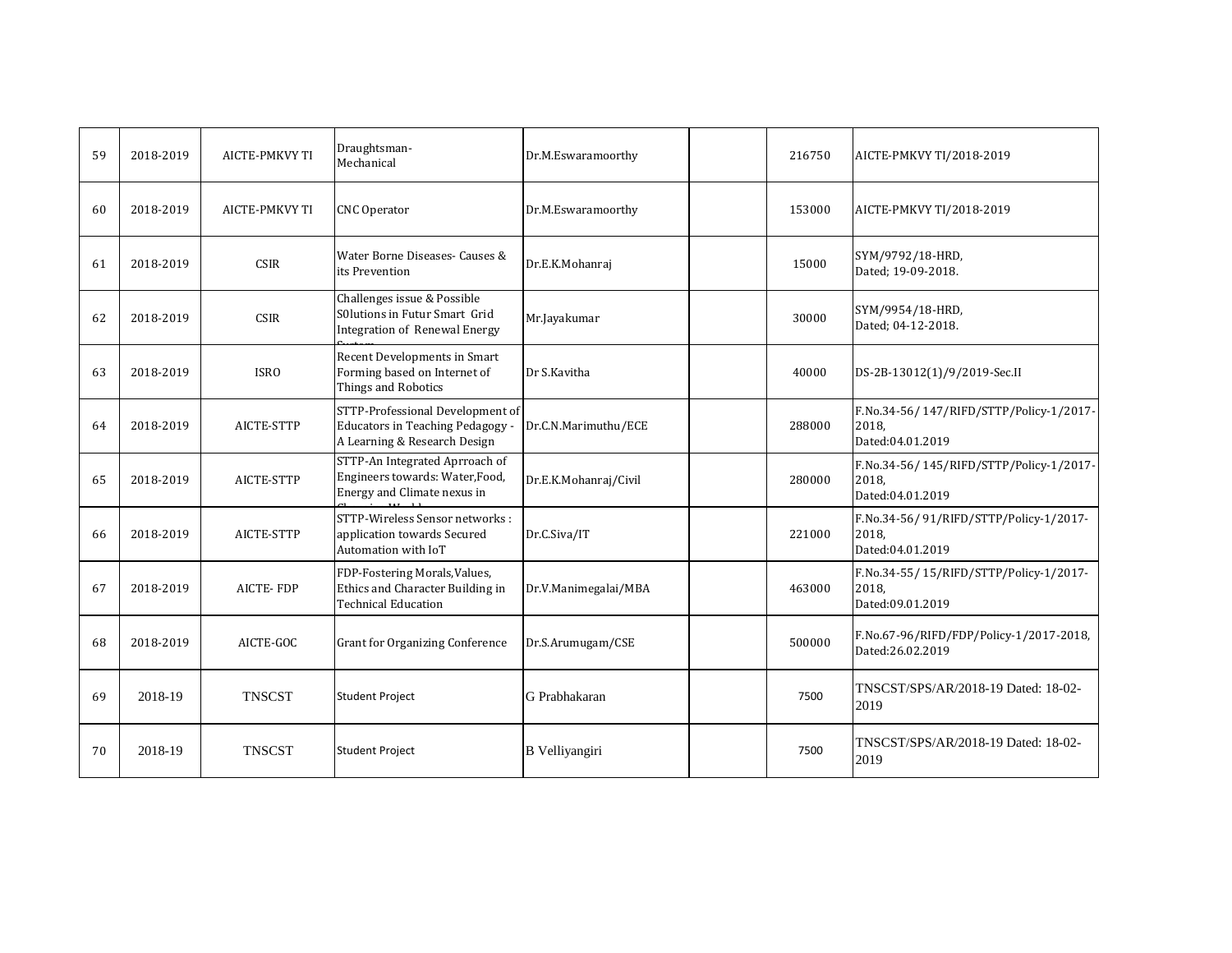| 71 | 2018-2019 | <b>IETE-GOC</b> | ICRIETM'19                                                                                   | Dr.C.N.Marimuthu/ECE<br>Dr.M.Eswaramoorthy/<br>Mech |        | 5000   |                                                                      |
|----|-----------|-----------------|----------------------------------------------------------------------------------------------|-----------------------------------------------------|--------|--------|----------------------------------------------------------------------|
| 72 | 2019-2020 | EDI             | <b>Entrepreneurship Awareness</b><br>Camp(EAC)                                               | Mr. Tamilarasu /MBA                                 |        | 40000  | EDI/DST-NIMAT/18-19/353 dated<br>12.8.2019                           |
| 73 | 2019-2020 | <b>TNSCST</b>   | National seminar on Green<br>Chemistry and its relevence to<br>Society                       | Prof.G.Mohankumar/<br>Chemical                      |        | 15000  | TNSCST/PFA/SSW/VR/48/2019-2020 Dared<br>4.10.2019                    |
| 74 | 2019-2020 | <b>NCW</b>      | Legal Awareness programme 2019<br>2020                                                       | Dr.M.Eswaramoorthi /Mech                            |        | 90000  | 16(79)/2019-2020/NCW(LAP) dated<br>20.11.2019                        |
| 75 | 2019-2020 | AICTE-RPS       | Experimental Investigation and<br>modeling of WO3, ZnO and<br>Graphene Nano particles in the | Dr.S.Kavitha                                        | 463333 | 81765  | F.No.8-222/RIFD/RPS/Policy-1/2018-2019,<br>Dated:22.11.2019          |
| 76 | 2019-2020 | AICTE-MODROB    | Cloud base Virtual Computing for<br>open source software Teaching<br>and Research            | Dr.P.Thirumoorthy.                                  | 776900 | 137100 | F.No.9-307//RIFD/MODROM/Policy-1/2018-<br>2019.<br>Dated:04.12.2019  |
| 77 | 2019-2020 | AICTE-STTP      | Data Science with R Tool                                                                     | Dr.S.Arumugam                                       |        | 359666 | F.No.34-65/130/RIFD/STTP/Policy-1/2018-<br>2019,<br>Dated:04.12.2019 |
| 78 | 2019-2020 | <b>DST SERB</b> | Contemporary pracitices<br>inE-Mobility and Smarter<br>solutions for Indian                  | Dr.M.Eswaramoorthi /Mech                            |        | 50000  | F.No.SSY/2020/000020<br>DATED 04-02-2020                             |
| 79 | 2019-2020 | AICTE-GOC       | <b>Grant for Organizing Conference</b>                                                       | Dr.C.N.Marimuthu/EC E                               |        | 166667 | F.No.67-29/RIFD/FDP/Policy-5/2019-2020,<br>Dated:24.06.2020          |
| 80 | 2019-20   | <b>TNSCST</b>   | <b>Student Project</b>                                                                       | P Vanitha                                           |        | 7500   | TNSCST/SPS/AR/2019-20 Dated: 18-03-<br>2020                          |
| 81 | 2019-20   | <b>TNSCST</b>   | <b>Student Project</b>                                                                       | P Karthika                                          |        | 7500   | TNSCST/SPS/AR/2019-20 Dated: 18-03-<br>2020                          |
| 82 | 2019-20   | <b>TNSCST</b>   | <b>Student Project</b>                                                                       | Dr M Eswaramoorthi                                  |        | 7500   | TNSCST/SPS/AR/2019-20 Dated: 18-03-<br>2020                          |